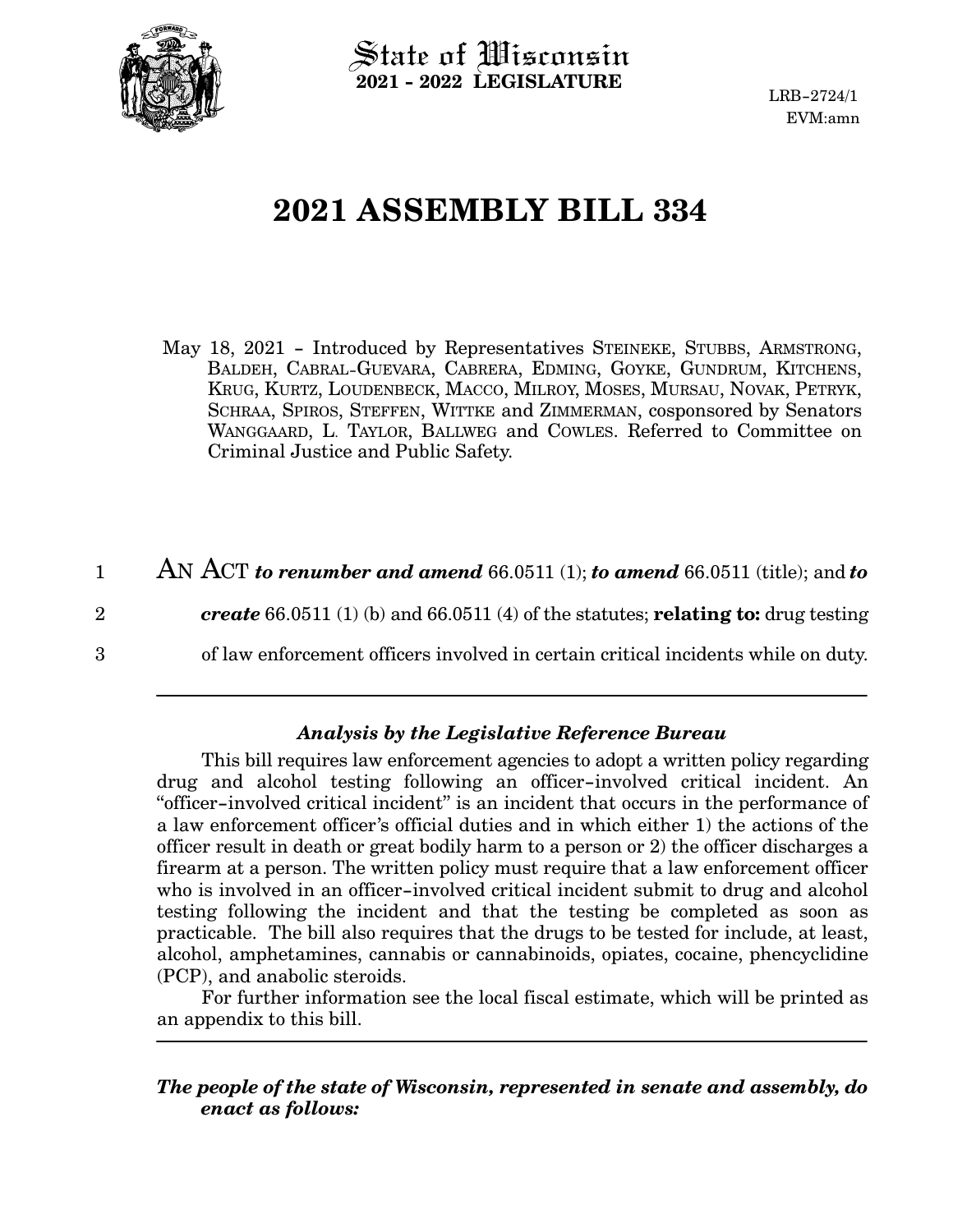$2021 - 2022$  Legislature  $-2 -$  LRB-2724/1

EVM:amn<br>SECTION 1

## **ASSEMBLY BILL 334**

| $\mathbf{1}$            | <b>SECTION 1.</b> 66.0511 (title) of the statutes is amended to read:                 |
|-------------------------|---------------------------------------------------------------------------------------|
| $\sqrt{2}$              | 66.0511 (title) Law enforcement agency policies on use of force and                   |
| $\boldsymbol{3}$        | citizen complaint procedures agencies.                                                |
| $\overline{\mathbf{4}}$ | <b>SECTION 2.</b> 66.0511 (1) of the statutes is renumbered 66.0511 (1) (intro.) and  |
| $\bf 5$                 | amended to read:                                                                      |
| $6\phantom{.}6$         | 66.0511 (1) DEFINITION DEFINITIONS. (intro.) In this section, "law:                   |
| 7                       | (a) "Law enforcement agency" has the meaning given under s. $165.83$ (1) (b).         |
| 8                       | <b>SECTION 3.</b> 66.0511 (1) (b) of the statutes is created to read:                 |
| 9                       | 66.0511 (1) (b) "Officer-involved critical incident" means an incident that           |
| 10                      | occurs in the performance of a law enforcement officer's official duties and in which |
| 11                      | any of the following occurs:                                                          |
| 12                      | 1. The actions of the law enforcement officer result in death or great bodily         |
| 13                      | harm, as defined in s. $939.22(14)$ , to a person.                                    |
| 14                      | 2. The law enforcement officer discharges a firearm at a person.                      |
| 15                      | <b>SECTION 4.</b> 66.0511 (4) of the statutes is created to read:                     |
| 16                      | 66.0511 (4) DRUG AND ALCOHOL TESTING. Each person in charge of a law                  |
| 17                      | enforcement agency shall adopt a written policy regarding drug and alcohol testing    |
| 18                      | following an officer-involved critical incident. The written policy under this        |
| 19                      | subsection shall require all of the following:                                        |
| 20                      | (a) That each law enforcement officer who is involved in an officer-involved          |
| 21                      | critical incident submit to drug and alcohol testing following the incident.          |
| 22                      | (b) That the drug and alcohol testing under par. (a) be completed as soon as          |
| 23                      | practicable after the officer-involved critical incident.                             |
| 24                      | (c) That the drug and alcohol testing under par. (a) include testing for the          |
| 25                      | presence and concentration of at least all of the following substances:               |
|                         |                                                                                       |